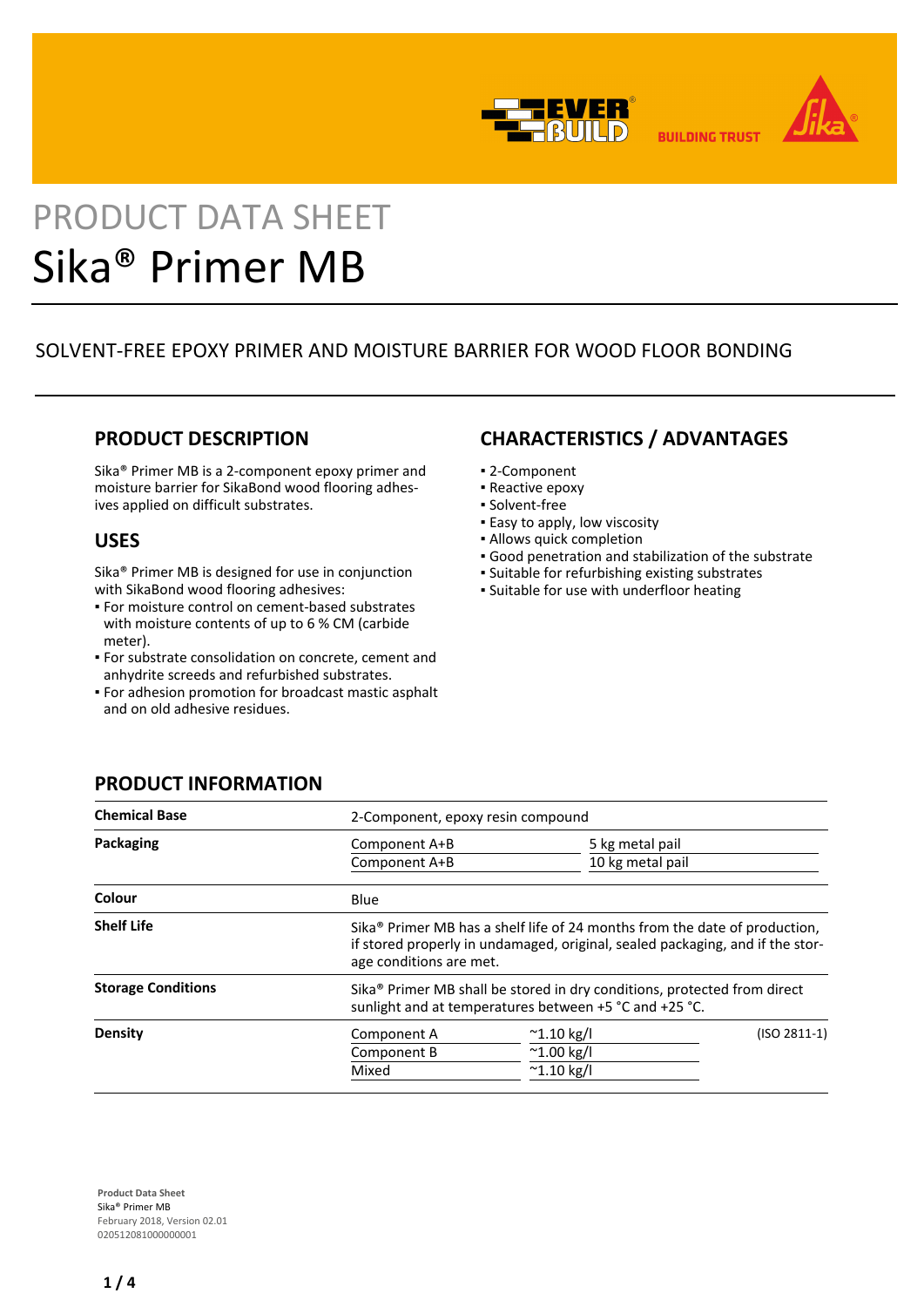## **TECHNICAL INFORMATION**

| <b>Compressive Strength</b><br>$\gamma$ 70 N/mm <sup>2</sup> (after 7 d)<br><b>Thermal Resistance</b><br>temporarily exposed to dry heat ≤ +80 °C.<br>face temperature must not exceed +25 °C.<br><b>Service Temperature</b><br>$-40$ °C min. / +70 °C max.<br><b>APPLICATION INFORMATION</b><br><b>Mixing Ratio</b><br>Component A : Component B = 100:37 (by volume)<br>Consumption<br>Concrete and/or cement screeds<br>400-600 $g/m^2$ , depending on the<br>and anhydrite screeds, including<br>absorbency of the substrate.<br>flowable anhydrite screeds<br>Broadcast mastic asphalt<br>250-300 g/m <sup>2</sup><br><b>Ambient Air Temperature</b><br><b>Relative Air Humidity</b><br>< 80 %<br><b>Substrate Temperature</b><br>between +20 °C and +30 °C with underfloor heating.<br><b>Substrate Moisture Content</b><br>For cement screeds<br><6 % CM (carbide meter)<br>For anhydrite screeds<br><0.5 % CM<br>3-12 % CM (depending on the or-<br>For magnetite flooring<br>ganic content) | (ISO 868)                                                                                                                                                                                                                             |  |  |
|------------------------------------------------------------------------------------------------------------------------------------------------------------------------------------------------------------------------------------------------------------------------------------------------------------------------------------------------------------------------------------------------------------------------------------------------------------------------------------------------------------------------------------------------------------------------------------------------------------------------------------------------------------------------------------------------------------------------------------------------------------------------------------------------------------------------------------------------------------------------------------------------------------------------------------------------------------------------------------------------------|---------------------------------------------------------------------------------------------------------------------------------------------------------------------------------------------------------------------------------------|--|--|
|                                                                                                                                                                                                                                                                                                                                                                                                                                                                                                                                                                                                                                                                                                                                                                                                                                                                                                                                                                                                      | (EN 196 part 1)                                                                                                                                                                                                                       |  |  |
|                                                                                                                                                                                                                                                                                                                                                                                                                                                                                                                                                                                                                                                                                                                                                                                                                                                                                                                                                                                                      | Sika® Primer MB can be permanently exposed to dry heat $\leq$ +50 °C and<br>Note: In order to avoid damage to the installed wood floor elements, sur-                                                                                 |  |  |
|                                                                                                                                                                                                                                                                                                                                                                                                                                                                                                                                                                                                                                                                                                                                                                                                                                                                                                                                                                                                      |                                                                                                                                                                                                                                       |  |  |
|                                                                                                                                                                                                                                                                                                                                                                                                                                                                                                                                                                                                                                                                                                                                                                                                                                                                                                                                                                                                      |                                                                                                                                                                                                                                       |  |  |
|                                                                                                                                                                                                                                                                                                                                                                                                                                                                                                                                                                                                                                                                                                                                                                                                                                                                                                                                                                                                      |                                                                                                                                                                                                                                       |  |  |
|                                                                                                                                                                                                                                                                                                                                                                                                                                                                                                                                                                                                                                                                                                                                                                                                                                                                                                                                                                                                      |                                                                                                                                                                                                                                       |  |  |
|                                                                                                                                                                                                                                                                                                                                                                                                                                                                                                                                                                                                                                                                                                                                                                                                                                                                                                                                                                                                      |                                                                                                                                                                                                                                       |  |  |
|                                                                                                                                                                                                                                                                                                                                                                                                                                                                                                                                                                                                                                                                                                                                                                                                                                                                                                                                                                                                      | +10 °C min. / +30 °C max., min. 3 °C above dew point temperature                                                                                                                                                                      |  |  |
|                                                                                                                                                                                                                                                                                                                                                                                                                                                                                                                                                                                                                                                                                                                                                                                                                                                                                                                                                                                                      |                                                                                                                                                                                                                                       |  |  |
|                                                                                                                                                                                                                                                                                                                                                                                                                                                                                                                                                                                                                                                                                                                                                                                                                                                                                                                                                                                                      | During laying and until Sika® Primer MB has fully cured, the substrate and<br>ambient temperatures shall be between +10 °C and +30 °C without and                                                                                     |  |  |
|                                                                                                                                                                                                                                                                                                                                                                                                                                                                                                                                                                                                                                                                                                                                                                                                                                                                                                                                                                                                      | Permissible substrate moisture content without underfloor heating                                                                                                                                                                     |  |  |
|                                                                                                                                                                                                                                                                                                                                                                                                                                                                                                                                                                                                                                                                                                                                                                                                                                                                                                                                                                                                      |                                                                                                                                                                                                                                       |  |  |
|                                                                                                                                                                                                                                                                                                                                                                                                                                                                                                                                                                                                                                                                                                                                                                                                                                                                                                                                                                                                      |                                                                                                                                                                                                                                       |  |  |
|                                                                                                                                                                                                                                                                                                                                                                                                                                                                                                                                                                                                                                                                                                                                                                                                                                                                                                                                                                                                      | Permissible substrate moisture content for use with underfloor heating                                                                                                                                                                |  |  |
| For cement screeds<br><6 % CM                                                                                                                                                                                                                                                                                                                                                                                                                                                                                                                                                                                                                                                                                                                                                                                                                                                                                                                                                                        |                                                                                                                                                                                                                                       |  |  |
| For anhydrite screeds<br>< 0.3 %                                                                                                                                                                                                                                                                                                                                                                                                                                                                                                                                                                                                                                                                                                                                                                                                                                                                                                                                                                     |                                                                                                                                                                                                                                       |  |  |
| For magnetite flooring<br>3-12 % CM (depending on the or-<br>ganic content)                                                                                                                                                                                                                                                                                                                                                                                                                                                                                                                                                                                                                                                                                                                                                                                                                                                                                                                          |                                                                                                                                                                                                                                       |  |  |
|                                                                                                                                                                                                                                                                                                                                                                                                                                                                                                                                                                                                                                                                                                                                                                                                                                                                                                                                                                                                      | To check the moisture content, use the "Rubber Mat Test", according to<br>ASTM. A polyethylene sheet of > 1x1 m in dimension shall be taped to the<br>concrete surface. Leave the polyethylene sheet in place for > 24 hours pri-     |  |  |
| transmissions.                                                                                                                                                                                                                                                                                                                                                                                                                                                                                                                                                                                                                                                                                                                                                                                                                                                                                                                                                                                       | or to testing. This test allows for the detection of any condensed vapour<br>Note: CM: carbid method, to determine the moisture content of the sub-<br>strate. For all moisture contents, the quality of the substrates and surfaces, |  |  |
|                                                                                                                                                                                                                                                                                                                                                                                                                                                                                                                                                                                                                                                                                                                                                                                                                                                                                                                                                                                                      | always follow the guidelines of the wood flooring manufacturer.                                                                                                                                                                       |  |  |
| <b>Pot Life</b><br>Pot life<br>Ambient air temperature                                                                                                                                                                                                                                                                                                                                                                                                                                                                                                                                                                                                                                                                                                                                                                                                                                                                                                                                               |                                                                                                                                                                                                                                       |  |  |
| $+10$ °C<br>$^{\sim}$ 60 min                                                                                                                                                                                                                                                                                                                                                                                                                                                                                                                                                                                                                                                                                                                                                                                                                                                                                                                                                                         |                                                                                                                                                                                                                                       |  |  |
| $+20 °C$<br>$^{\sim}$ 30 min                                                                                                                                                                                                                                                                                                                                                                                                                                                                                                                                                                                                                                                                                                                                                                                                                                                                                                                                                                         |                                                                                                                                                                                                                                       |  |  |
| +30 °C<br>$^{\sim}$ 15 min                                                                                                                                                                                                                                                                                                                                                                                                                                                                                                                                                                                                                                                                                                                                                                                                                                                                                                                                                                           |                                                                                                                                                                                                                                       |  |  |
| Note: Do not use mixed material after pot life.                                                                                                                                                                                                                                                                                                                                                                                                                                                                                                                                                                                                                                                                                                                                                                                                                                                                                                                                                      |                                                                                                                                                                                                                                       |  |  |
| <b>Curing Time</b><br><b>Conditions</b><br><b>Curing time</b>                                                                                                                                                                                                                                                                                                                                                                                                                                                                                                                                                                                                                                                                                                                                                                                                                                                                                                                                        |                                                                                                                                                                                                                                       |  |  |
| $+10 °C$<br>$^{\sim}$ 18 h                                                                                                                                                                                                                                                                                                                                                                                                                                                                                                                                                                                                                                                                                                                                                                                                                                                                                                                                                                           |                                                                                                                                                                                                                                       |  |  |
| $+20 °C$<br>$^{\sim}$ 12 h                                                                                                                                                                                                                                                                                                                                                                                                                                                                                                                                                                                                                                                                                                                                                                                                                                                                                                                                                                           |                                                                                                                                                                                                                                       |  |  |
| $+30 °C$<br>~6 h                                                                                                                                                                                                                                                                                                                                                                                                                                                                                                                                                                                                                                                                                                                                                                                                                                                                                                                                                                                     |                                                                                                                                                                                                                                       |  |  |
| Note: Curing speed is dependent on temperature, relative humidity and ab-<br>sorption of substrates. High temperature and low r.h. decrease curing time.<br>Cured material becomes transparent.                                                                                                                                                                                                                                                                                                                                                                                                                                                                                                                                                                                                                                                                                                                                                                                                      |                                                                                                                                                                                                                                       |  |  |

**Product Data Sheet** Sika® Primer MB February 2018, Version 02.01 020512081000000001

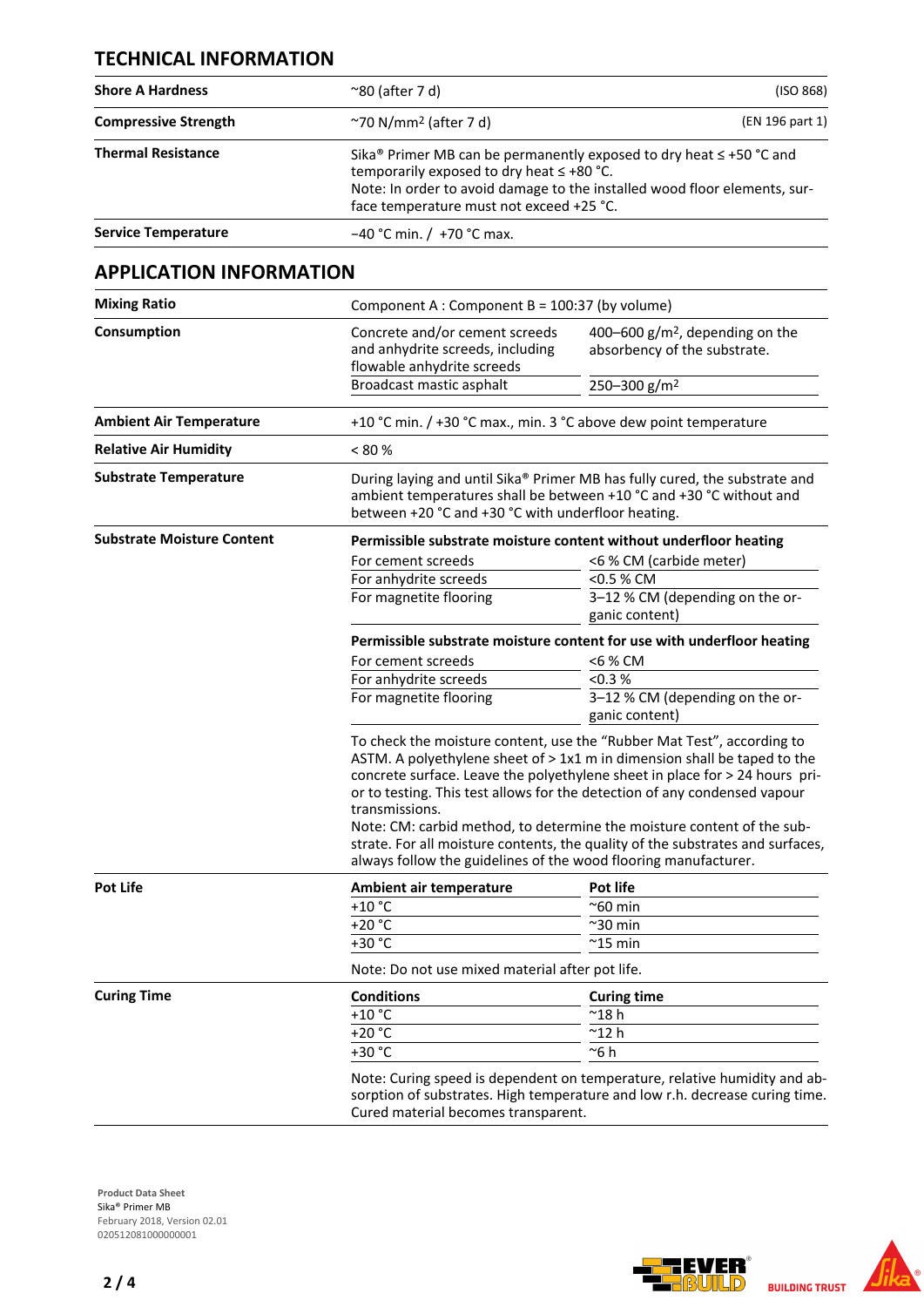## **APPLICATION INSTRUCTIONS**

For the application of Sika® Primer MB all generally accepted rules for wood flooring installation apply.

### **SUBSTRATE PREPARATION**

- The substrate must be clean, dry, sound and homo-▪ geneous, free from oils, grease, dust and loose or friable particles. Paint, cement laitance and other poorly adhering contaminants must be removed.
- At least 50 % of the surface area must be cleared of residual adhesive (i.e. by grinding).
- Preliminary bond strength testing is recommended.
- Compressive strength: > 8 N/mm2 ▪
- Tensile Bond strength: > 0.8 N/mm<sup>2</sup>
- Concrete and/or cement screeds must be ground and thoroughly cleaned with an industrial vacuum.
- Anhydrite screeds, including flowable anhydrite screeds must be ground and thoroughly cleaned with an industrial vacuum shortly before coating.
- **Broadcast mastic asphalt must be broadcasted to ex**cess and thoroughly cleaned with an industrial vacuum.
- On fiber reinforced concrete any exposed fibers must be burnt off the surface.
- The guidelines of the screed floor manufacturer ap-▪ ply.
- For project specific advice, please contact Sika tech-▪ nical service for assistance.

### **MIXING**

Add component B to component A in the correct ratio using an electric stirrer at a low speed (300–400 rpm). A minimum mixing time of 3 minutes is required; stirring shall continue until the mix becomes homogeneous. Pour mixed material into a clean container and mix again.

## **APPLICATION METHOD / TOOLS**

Apply Sika® Primer MB uniformly (in two directions 90°) to the substrate using a nylon roller, ensuring that a continuous coat is achieved over the entire surface (produces a mirror like finish).

| <b>Application</b>                                 | Coatings    | <b>Results in</b>     |
|----------------------------------------------------|-------------|-----------------------|
| Moisture barri-<br>er only                         | Minimum 1 x | Mirror like finish    |
| Substrate con-<br>solidation only                  | Minimum 1 x | Good penetra-<br>tion |
| Adhesion pro-<br>motion only                       | Minimum 1 x | Mirror like finish    |
| Moisture barri-<br>er + substrate<br>consolidation | Minimum 2 x | Mirror like finish    |
| Moisture barri-<br>$er + adhesion$<br>promotion    | Minimum 2 x | Mirror like finish    |

A waiting time of > 8 hours and < 36 hours must be observed between coats of Sika® Primer MB.

## **CLEANING OF TOOLS**

Clean all tools and application equipment immediately

**Product Data Sheet** Sika® Primer MB February 2018, Version 02.01 020512081000000001

after use with water. Once cured, residual material can only be removed mechanically.

## **FURTHER DOCUMENTS**

- Safety Data Sheet
- Pre-treatment Chart Sealing and Bonding

## **LIMITATIONS**

- **If Sika® Primer MB is left out for more than 36 hours,** the surface must be thoroughly cleaned with a moist cleaning rag and checked for any defects before proceeding with over-coating.
- Do not apply Sika® Primer MB on substrates under significant vapor pressure.
- Freshly applied Sika® Primer MB should be protected from dampness, condensation and water for > 24 hours.
- Avoid puddles on the surface of Sika® Primer MB.
- When used in conjunction with SikaBond® Wood Floor Adhesives, Sika® Primer MB must not be broadcast with sand. Sika® Primer MB is recommended for use with all polyurethane and hybrid wood floor Sika-Bond® adhesives.
- If Sika® Level-200 / -300 / -300 extra / -315F or -340 proceeds the layer of Sika® Primer MB within the system build up, a second layer of Sika® Primer MB must be fully broadcast with quartz sand (15−30 minutes after, at +20 °C). Begin broadcasting lightly and then to excess with quartz sand 0.4–0.7 mm.
- Wood floor installation in areas without a damp proof membrane can only be undertaken with Sikafloor® EpoCem® moisture regulator system and Sika® Primer MB as a vapor barrier. For detailed instructions contact our Technical Service Department.

## **VALUE BASE**

All technical data stated in this Data Sheet are based on laboratory tests. Actual measured data may vary due to circumstances beyond our control.

## **LOCAL RESTRICTIONS**

Note that as a result of specific local regulations the declared data and recommended uses for this product may vary from country to country. Consult the local Product Data Sheet for the exact product data and uses.

## **ECOLOGY, HEALTH AND SAFETY**

For information and advice on the safe handling, storage and disposal of chemical products, users shall refer to the most recent Safety Data Sheet (SDS) containing physical, ecological, toxicological and other safety-related data.

## **LEGAL NOTES**

The information, and, in particular, the recommendations relating to the application and end-use of Sika products, are given in good faith based on Sika's current knowledge and experience of the products when